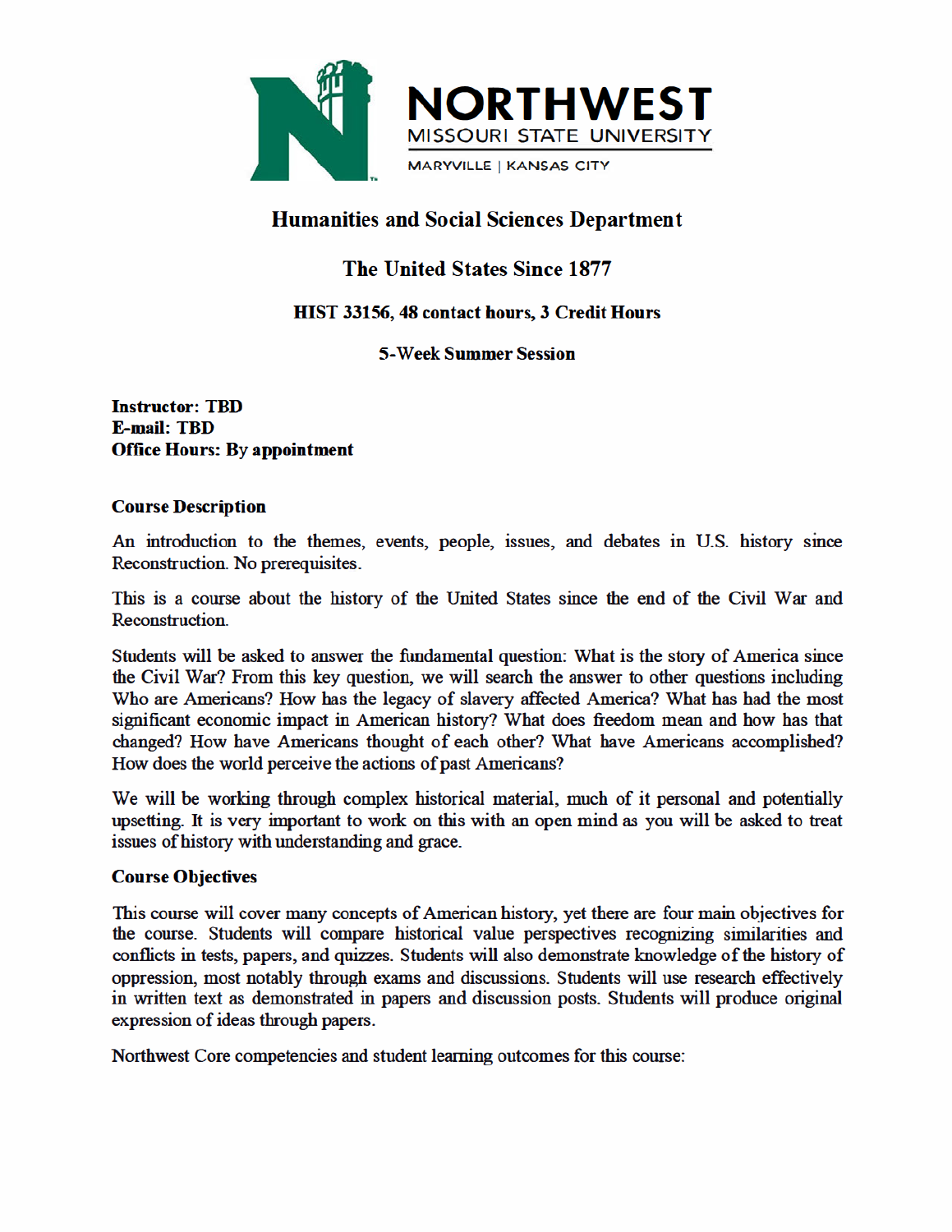

|                                                                                                      | <b>NORTHWEST</b><br>MISSOURI STATE UNIVERSITY<br>MARYVILLE   KANSAS CITY                                                              |
|------------------------------------------------------------------------------------------------------|---------------------------------------------------------------------------------------------------------------------------------------|
| <b>NW Core Competencies</b>                                                                          | <b>Student learning outcomes</b>                                                                                                      |
| Communication: Students will recognize the role of<br>writing and speaking in living and learning.   | Students will use research effectively in written text.                                                                               |
| Critical thinking: Students will engage in disciplined<br>thought to generate and communicate ideas. | Students will understand and use reading to actively<br>interact with texts and understand the value of<br>reading in the university. |
| Valuing: Students will understand the formation and<br>context of values.                            | Students will compare historical value perspectives<br>recognizing similarities and conflicts.                                        |
| <b>Instructional Methods, Textbooks, and Supplementary Material</b>                                  |                                                                                                                                       |
|                                                                                                      | This course will be delivered fully enline, and all instructional methods and essessments outlined                                    |

# **Instructional Methods, Textbooks, and Supplementary Material**

This course will be delivered fully online, and all instructional methods and assessments outlined as follows will be adapted to this format on Canvas. To get the most of the educational experience offered in this course, all students will be expected to read and understand assignments from the text for the course. Our text is

Shi, David E., George Brown Tindall, Erik Anderson, and Jonathan Lee. *America: The Essential* Learning *Edition*, Part 2, 1<sup>st</sup> edition. New York: W. W. Norton & Company, 2015.

Students are also expected to come to class prepared to discuss and answer questions about the readings for the day. When lectures are given, students are expected to take *extensive* notes. PowerPoint slides will be used as *outlines* – students are expected to take notes on much more than what is displayed on the screen. Students are expected to ask questions.

If material is unclear, or students are confused with the content, it is essential that students take initiative to understand the material.

## **Assessment Methods**

This course will require significant writing and participation. Students in HIST 156 will be evaluated on two exams (20% each); two papers (15% each); Quizzes (20%); Discussion Posts  $(10\%)$ . **Assessment Methods**<br>
This course will require significant writing and particular<br>
evaluated on two exams (20% each); two papers (15%<br>
10%).<br>
Grading Scale:<br>
100-90% A<br>
89.9-80% B<br>
79.9-70% C<br>
69.9-60% D<br>
59.9-0% F<br>
Graded

## **Grading Scale**:

| $100 - 90\%$           | A |  |
|------------------------|---|--|
| 89.9-80%               | B |  |
| 79.9-70%               | € |  |
| 69.9-60%               | D |  |
| 59.9-0%                | F |  |
| Fraded Course requirem |   |  |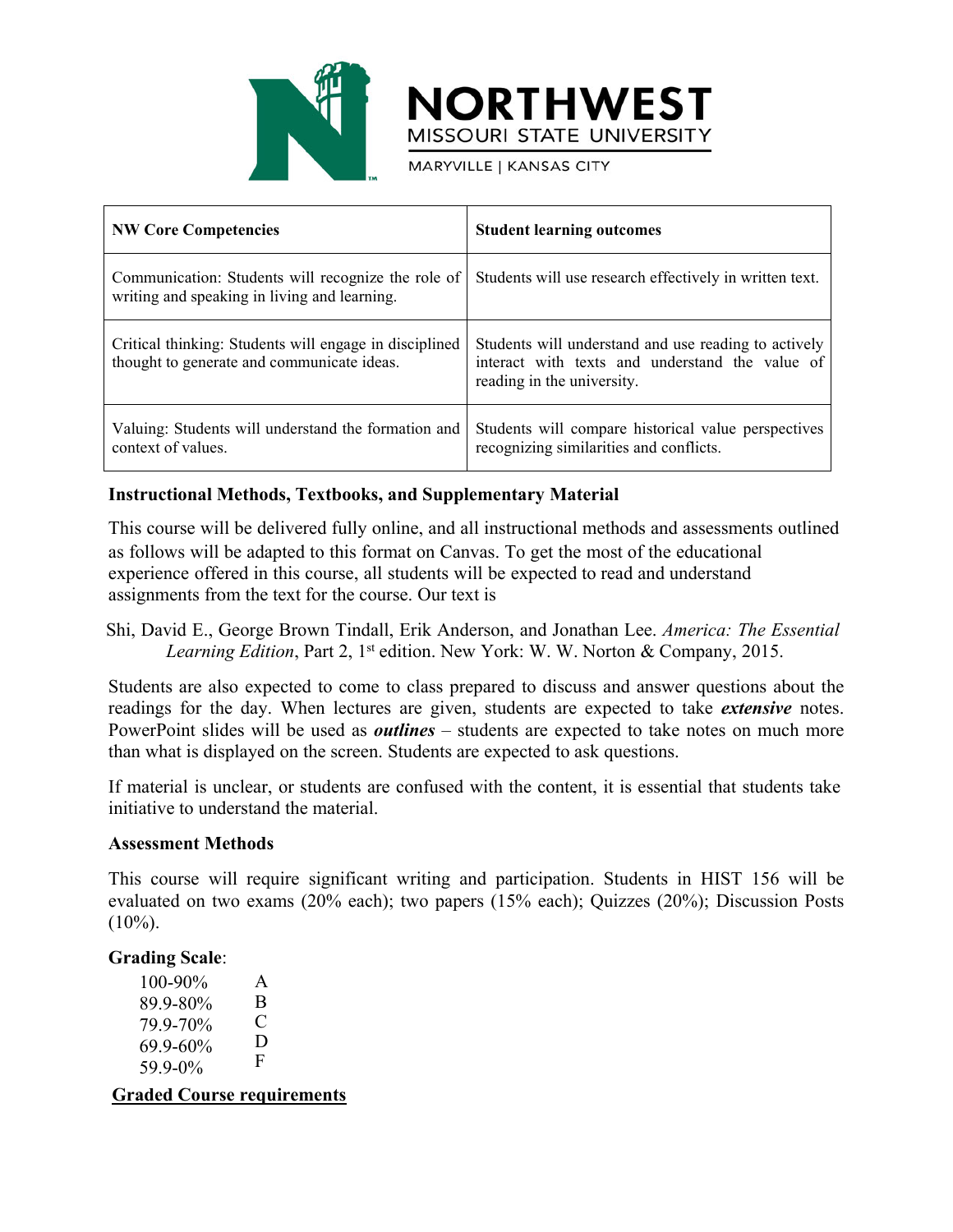

# **Quizzes**

MISSOURI STATE UNIVERSITY<br>
MISSOURI STATE UNIVERSITY<br>
MARYVILLE | KANSAS CITY<br>
ALL students will complete online quizzes based on readings for the week. Reading the text is<br>
essential to this course. The course includes a **Examinations will example the course of the course of the veck. Reading the text is exampled as light and this course. The course includes a selection of primary and sceondary sources among essential to this course. The** WE MARYVII<br> **Quizzes**<br>
All students will complete online quizzes base<br>
essential to this course. The course includes a s<br>
the reading material. Students are expected to<br>
lectures. Regular discussions are expected as we<br> **E** Quizzes<br>
All students will complete online quizzes based on readings for the week.<br>
essential to this course. The course includes a selection of primary and second<br>
the reading material. Students are expected to do the ass All students will complete online quizzes based on readings for the week. Reading the text is essential to this course. The course includes a selection of primary and secondary sources among the reading material. Students Figure 2012 and the course includes a selection of primary and secondary sources among<br>the reading material. Students are expected to do the assigned weekly reading sources among<br>the reading material. Students are expected

## **Exams**

the reading material. Students are expected to do the assigned weekly reading and to attend all<br>lectures. Regular discussions are expected as well.<br>**Exams**<br>All students will take two exams. The tests will consist of multip Exams<br>
Exams<br>
All students will take two exams. The tests will consist of multiple-choice questions. The<br>
examinations will each represent 20% of the course evaluation. The exams will be held in class.<br> **Writing Assignment** 

**Exams**<br>All students will take two exams. The tests will consist of multiple-choice questions. The<br>examinations will each represent 20% of the course evaluation. The exams will be held in class.<br>Writing Assignments<br>All stu Examinations will each represent 20% of the course evaluation. The exams will be held in class.<br>
Writing Assignments<br>
All students will complete two Writing Assignments.<br>
All papers should be typed using a 12-point standa **Example and Solution** and Solution and Solution and Solution and Solution and Solution and Solutions All students will complete two Writing Assignments.<br>All papers should be typed using a 12-point standard font, double-s

All students will complete two Writing Assignments.<br>All students will complete two Writing Assignments.<br>All papers should be typed using a 12-point standard font,<br>bibliographic citations. Writing for history should be in a The papers should be typed using a 12-point standard font, double-spaced, with proper note and<br>bibliographic citations. Writing for history should be in a formal writing style.<br>Papers should be written with attention to th All papers should be typed using a 12-point standard font, double-spaced, with proper note and bibliographic citations. Writing for history should be in a formal writing style.<br>Papers should be written with attention to th bibliographic citations. Writing for history should be in a formal writing style.<br>
Papers should be written with attention to the highest quality content and grammar. While paper<br>
grades will be based on analysis, content, Papers should be written with attention to the highest quality content and grammar. While paper grades will be based on analysis, content, and argument, poor grammar will also reduce grades. A fantastic resource for gramma considerations. A fantastic resource for grammar to own is Strunk and White's *The Elements of Style*.<br>Papers are due at the beginning of the class period. Once class begins, papers will be considered late. No late papers will be accepted Papers are due at the beginning of the class period. Once class begins, papers will be considered late. No late papers will be accepted unless the student has a legitimate excuse or has made acceptable arrangements with th n apex a cut at at exigemmy of unceass perfore. Once class the student has a legitimate excuse or has made<br>acceptable arrangements with the instructor ahead of time.<br>Attendance/Class Participation<br>Class Participation const Attendance/Class Participation<br>Class Participation constitutes 5% of the course<br>involvement in discussions or in-class work. If st<br>participating in a similarly distracting behavior wh<br>affected. Attendance/participation may Class Participation constitutes 5% of the course evaluation. It includes attendance and<br>involvement in discussions or in-class work. If students are texting, or on Facebook, or<br>arffected. Attendance/participation may be a be the discussions or in-class work. If students are texting, or on Facebook, or participating in a similarly distracting behavior while in class, participation grades will be affected. Attendance/participation may be a de

https://www.nwmissouri.edu/policies/academics/Attendance.pdf metricipating in a similarly distracting behavior while in class, participation grades will be affected. Attendance/participation may be a deciding factor for all borderline evaluation considerations.<br>Attendance: Students particular the simulation may be a deciding factor for all borderline evaluation considerations.<br>Attendance: Students are expected to attend all classes as specified in the course syllabi for each course. It is the respons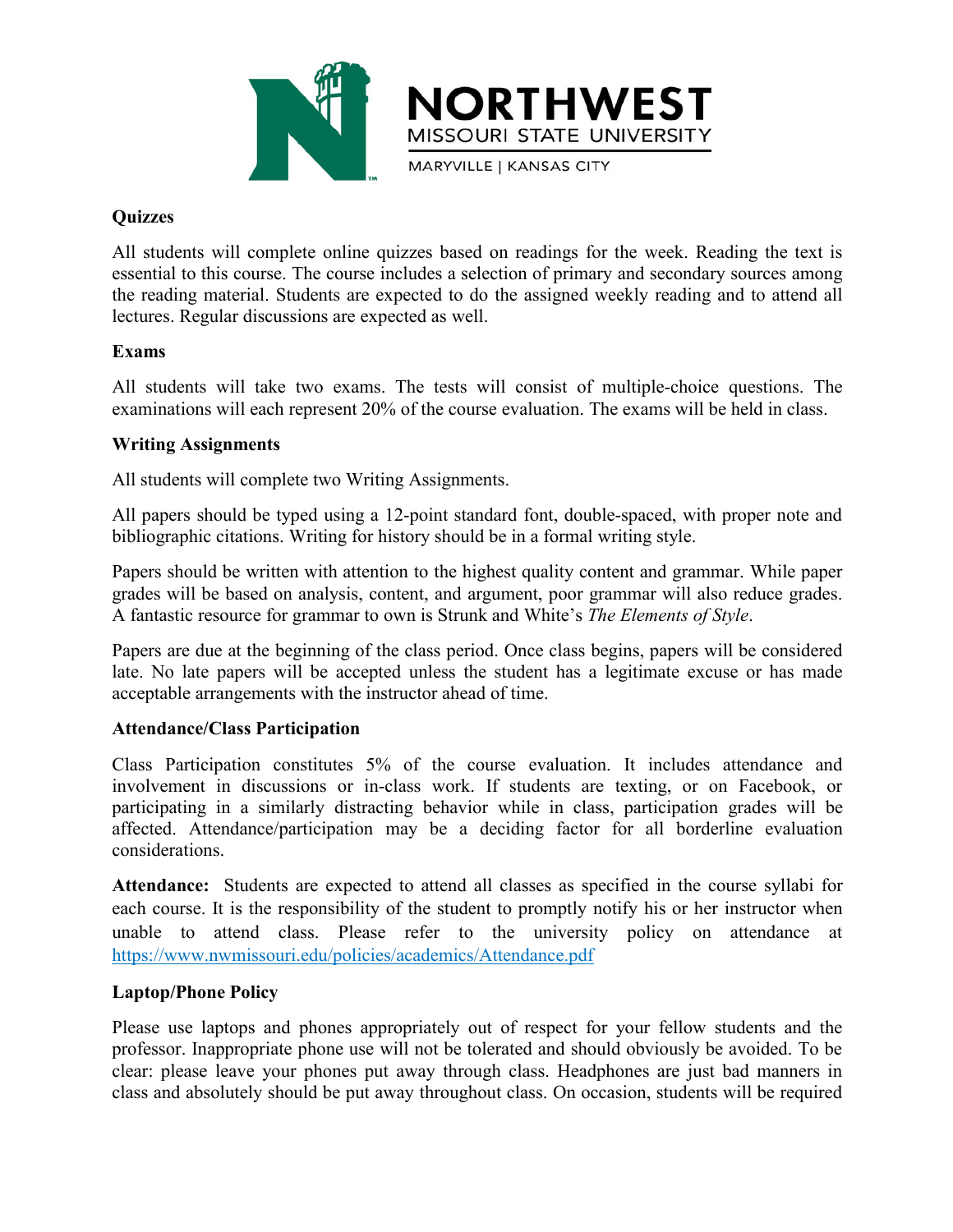

THE MEST<br>
MISSOURI STATE UNIVERSITY<br>
to bring their laptops to class and participate in digital historical work. Students will be expected<br>
tiquette in respect for the professor and fellow students.<br>
Email/Northwest Online MISSOURI STATE UNIVERSITY<br>to bring their laptops to class and participate in digital historical work. Students will be expected<br>to have knowledge of good computer practices to fully participate in the course, including pro Etime is a partiment whist line "Have Brackage", "Yo", at "Sum and the professor" where  $\frac{1}{2}$  are spect for the professor and fellow students.<br>
Email/Northwest Online Etiquette in respect for the professor and fellow s

**EMPLE TRANSA SCITE ON A SERVIDE STATE UNISSOURI STATE UNISSOURI STATE UNISSOURI STATE UNISSOURI STATE UNISSOURI STATE UNISSOURI STATE UNISSOURI STATE UNISSOURI STATE UNISSOURI STATE UNISSOURI STATE UNISSOURI STATE UNISSOU** MUNITEL WEST<br>
MISSOURI STATE UNIVERSITY<br>
MARYVILLE | KANSAS CITY<br>
to bring their laptops to class and participate in digital historical work. Students will be expected<br>
to have knowledge of good computer practices to fully MISSOURI STATE UNIVERSITY<br>to bring their laptops to class and participate in digital historical work. Students will be expected<br>to have knowledge of good computer practices to fully participate in the course, including pro MISSOURI STATE UNIVERSITY<br>
MISSOURI STATE UNIVERSITY<br>
to bring their laptops to class and participate in digital historical work. Students will be expected<br>
entiquette in respect for the professor and fellow students.<br>
Ema **EXECUTE STATE UNIVERSITY**<br>
MARYVILLE | KANSAS CITY<br>
to bring their laptops to class and participate in digital historical work. Students will be expecte<br>
to have knowledge of good computer practices to fully participate i to bring their laptops to class and participate in digital historical work. St<br>to have knowledge of good computer practices to fully participate in the etiquette in respect for the professor and fellow students.<br>**Email/Nor** The students, faculty, and staff at Northwest endeavor to sustain an environment that values whowledge of good computer practices to fully participate in the course, including proper ertiquette in respect for the professo etiquette in respect for the professor and fellow students.<br> **Email/Northwest Online Etiquette**<br>
All emails (whether sent by computer or phone) need to include your class name and meeting<br>
time, as well as a pertinent subj Email/Northwest Online Etiquette<br>
All emails (whether sent by computer or phone) need to include your class name and meeting<br>
time, as well as a pertinent subject line. "Hey Professor", "Yo", or "Sup" are not appropriate<br> Email/Northwest Online Etiquette<br>All emails (whether sent by computer or phone) need to include your class name and mee<br>time, as well as a pertinent subject line. "Hey Professor", "Yo", or "Sup" are not appropr<br>subject lin

http://www.nwmissouri.edu/policies/academics/Academic-Integrity.pdf

protessional manner towards you. I expect the same from you.<br> **ACADEMIC INTEGRITY POLICY**<br>
The students, faculty, and staff at Northwest endeavor to sustain an environment that values<br>
honesty in academic work, that acknow **ACADEMIC INTEGRITY POLICY**<br>The students, faculty, and staff at Northwest endeavor to sustain an environment that values<br>honesty in academic work, that acknowledges the authorized aid provided by and intellectual<br>contribut **ACADEMIC INTEGRITY POLICY**<br>The students, faculty, and staff at Northwest endeavor to sustain an environment that values<br>honesty in academic work, that acknowledges the authorized aid provided by and intellectual<br>contribut ACADEMIC INTEGRITY POLICY<br>The students, faculty, and staff at Northwest endeavor<br>honesty in academic work, that acknowledges the autho<br>contributions of others, and that enables equitable studen<br>Missouri State University's

http://www.nwmissouri.edu/diversity/titlevi.htm

**Family Education Rights and Privacy** and anti-Rights and Privacy and Britannian Contributions of others, and that enables equitable student evaluation. Please refer to Northwest Missouri State University's Academic Integr Missouri State University's Academic Integrity Policy at<br>
Missouri State University's Academic Integrity Policy at<br> **Non-discrimination and anti-harassment policy**: Northwest Missouri State University is<br> **Non-discriminati http://www.nwmissouri.edu/policies/academics/Academic-Integrity.pdf**<br> **Non-discrimination and anti-harassment policy:** Northwest Missouri State University is<br>
committed to maintaining an environment for all faculty, staff http://www.nwmissouri.edu/policies/academics/Academic-Integrity.pdf<br> **Non-discrimination and anti-harassment policy:** Northwest Missouri State University is<br>
committed to maintaining an environment for all faculty, staff, Non-discrimination and anti-harassment<br>committed to maintaining an environment for<br>free of illegal discrimination and harassment<br>Harassment Policy at<br>http://www.nwmissouri.edu/diversity/titlevi.h<br>Family Education Rights an Harassment Policy at<br>
Harassment Policy at<br>
Harassment Policy at<br>
http://www.nwmissouri.edu/diversity/titlevi.htm<br> **Family Education Rights and Privacy Act (FERPA) policy:** Family Edu<br>
Privacy Act of 1974, as amended (comm Family Education Rights and Privacy Act (FERPA) policy: Family Educe<br>
Privacy Act of 1974, as amended (commonly known as the Buckley Amendia<br>
law which provides that colleges and universities will maintain the confide<br>
ed Family Education Rights and Privacy Act (FERPA) policy: Family Education<br>
Privacy Act of 1974, as amended (commonly known as the Buckley Amendmen<br>
law which provides that colleges and universities will maintain the confid nown as the Buckley Amendment), is a federal<br>
es will maintain the confidentiality of student<br>
Educational Rights and Privacy Act (FERPA)<br>
Amily-Educational-Rights-and-Privacy-Act.pdf<br>
Reading Assignment/Exam<br>
Chapter<br>
15,

| Policy a | Privacy Act of 1974, as amended (commonly known as the Buckley Amendment), is a federal<br>law which provides that colleges and universities will maintain the confidentiality of student<br>education records. Please refer to the Family Educational Rights and Privacy Act (FERPA) |                    |                   |  |
|----------|---------------------------------------------------------------------------------------------------------------------------------------------------------------------------------------------------------------------------------------------------------------------------------------|--------------------|-------------------|--|
|          | http://www.nwmissouri.edu/policies/academics/Family-Educational-Rights-and-Privacy-Act.pdf                                                                                                                                                                                            |                    |                   |  |
|          |                                                                                                                                                                                                                                                                                       |                    |                   |  |
|          | HIST 33156 - Course Plan Summer 2019                                                                                                                                                                                                                                                  |                    |                   |  |
| Week     | Class Lecture Topic                                                                                                                                                                                                                                                                   | Reading<br>Chapter | Assignment/Exam   |  |
| 1.       | Introduction to the Course and<br>a.<br>discussion of terms;                                                                                                                                                                                                                          | 15, 16, 17         | Quizzes $(15-17)$ |  |
|          |                                                                                                                                                                                                                                                                                       |                    |                   |  |
|          |                                                                                                                                                                                                                                                                                       |                    |                   |  |
|          |                                                                                                                                                                                                                                                                                       |                    |                   |  |